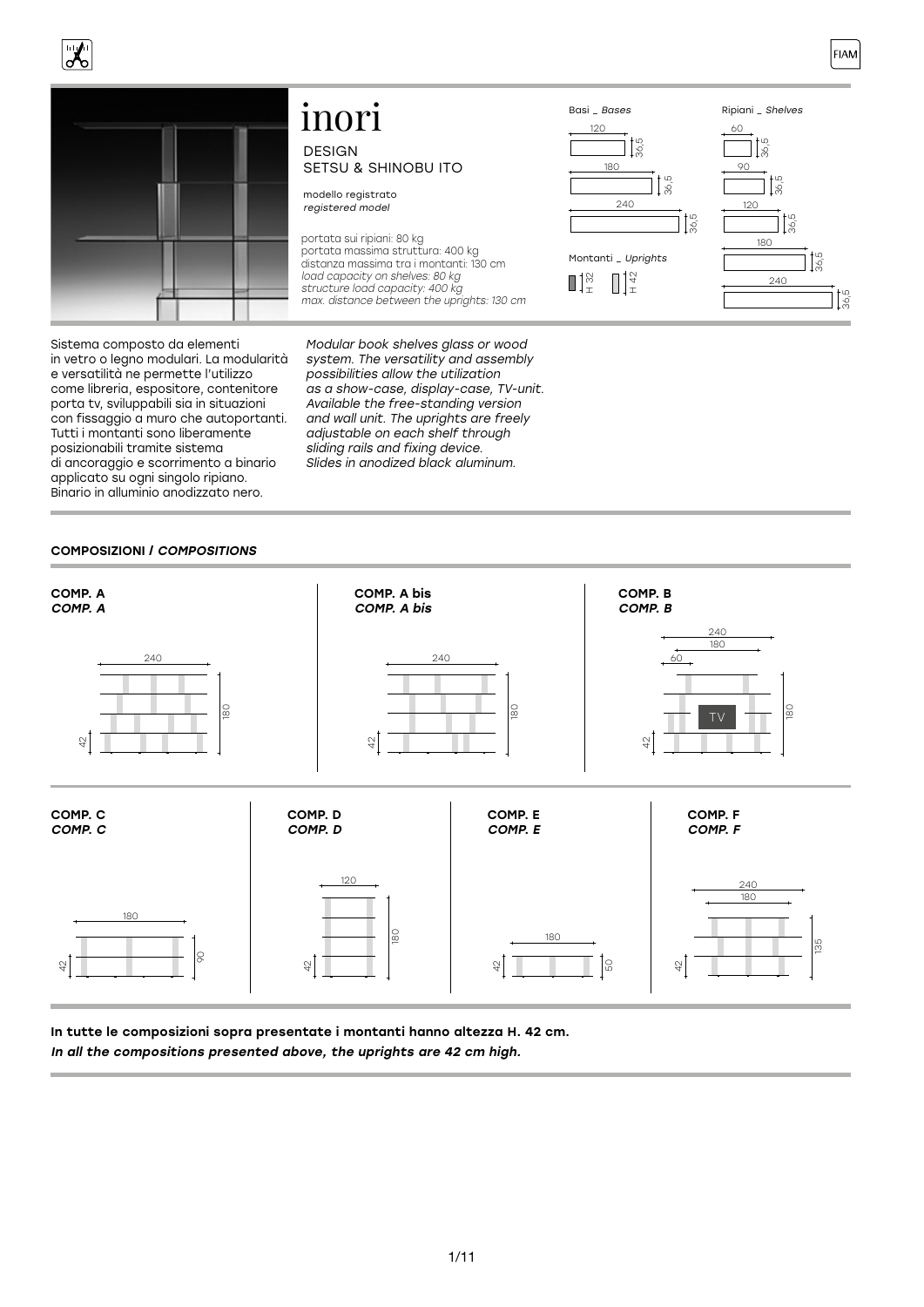| dimensioni L, P, H<br>dimensions L, W, H<br>(cm)                                                                                                                                            | COD./CODE | L   | P/W  | н   | peso lordo<br>volume imballo<br>peso netto<br>net weight gross weight package volume<br>(m <sup>3</sup> )<br>(kg)<br>(kg) |
|---------------------------------------------------------------------------------------------------------------------------------------------------------------------------------------------|-----------|-----|------|-----|---------------------------------------------------------------------------------------------------------------------------|
| <b>COMPOSIZIONE A</b><br><b>COMPOSITION A</b>                                                                                                                                               |           |     |      |     |                                                                                                                           |
| base: fumé retro verniciata nera<br>4 ripiani: fumé<br>14 montanti: extralight<br>base: smoked glass black back-painted<br>4 shelves: smoked glass<br>14 uprights: extralight               | 8401      | 240 | 36,5 | 180 | 195<br>218<br>0,42                                                                                                        |
| <b>COMPOSIZIONE A bis</b><br><b>COMPOSITION A bis</b>                                                                                                                                       |           |     |      |     |                                                                                                                           |
| base: fumé retro verniciata nera<br>4 ripiani: trasparenti<br>12 montanti: trasparenti<br>base: smoked glass black back-painted<br>4 shelves: transparent<br>12 uprights: transparent       | 8401/bis  | 240 | 36,5 | 180 | 186<br>214<br>0,36                                                                                                        |
| <b>COMPOSIZIONE B</b><br><b>COMPOSITION B</b>                                                                                                                                               |           |     |      |     |                                                                                                                           |
| base: extralight retro verniciata bianca<br>5 ripiani: trasparenti<br>12 montanti: trasparenti<br>base: extralight white back-painted<br>5 shelves: transparent<br>12 uprights: transparent | 8402      | 240 | 36,5 | 180 | 168<br>180<br>0,34                                                                                                        |
| <b>COMPOSIZIONE C</b><br><b>COMPOSITION C</b>                                                                                                                                               |           |     |      |     |                                                                                                                           |
| base: fumé retro verniciata nera<br>2 ripiani: fumé<br>6 montanti: nero95<br>base: smoked glass black back-painted<br>2 shelves: smoked glass<br>6 uprights: black95                        | 8403      | 180 | 36,5 | 90  | 100<br>89<br>0,18                                                                                                         |
| <b>COMPOSIZIONE D</b><br><b>COMPOSITION D</b>                                                                                                                                               |           |     |      |     |                                                                                                                           |
| base: extralight retroverniciata bianca<br>4 ripiani: trasparenti<br>8 montanti: trasparenti<br>base: extralight white back-painted<br>4 shelves: transparent<br>8 uprights: transparent    | 8404      | 120 | 36,5 | 180 | 0,25<br>108<br>126                                                                                                        |
| <b>COMPOSIZIONE E</b><br><b>COMPOSITION E</b>                                                                                                                                               |           |     |      |     |                                                                                                                           |
| base: fumé retro verniciata nera<br>1 ripiani: extralight<br>3 montanti: nero95<br>base: smoked glass black back-painted<br>1 shelves: extralight<br>3 uprights: black95                    | 8405      | 180 | 36,5 | 50  | 55<br>62<br>0,12                                                                                                          |
| <b>COMPOSIZIONE F</b><br><b>COMPOSITION F</b>                                                                                                                                               |           |     |      |     |                                                                                                                           |
| base: fumé retro verniciata nera<br>3 ripiani: fumé<br>9 montanti: trasparenti<br>base: smoked glass black back-painted<br>3 shelves: smoked glass<br>9 uprights: transparent               | 8406      | 240 | 36,5 | 135 | 132<br>149<br>0,26                                                                                                        |

FIAM

dei singoli componenti.

 $\begin{array}{c} \hline \mathbf{r} \\ \hline \mathbf{r} \end{array}$ 

For all other possible configurations and finishings please refer to listed single components.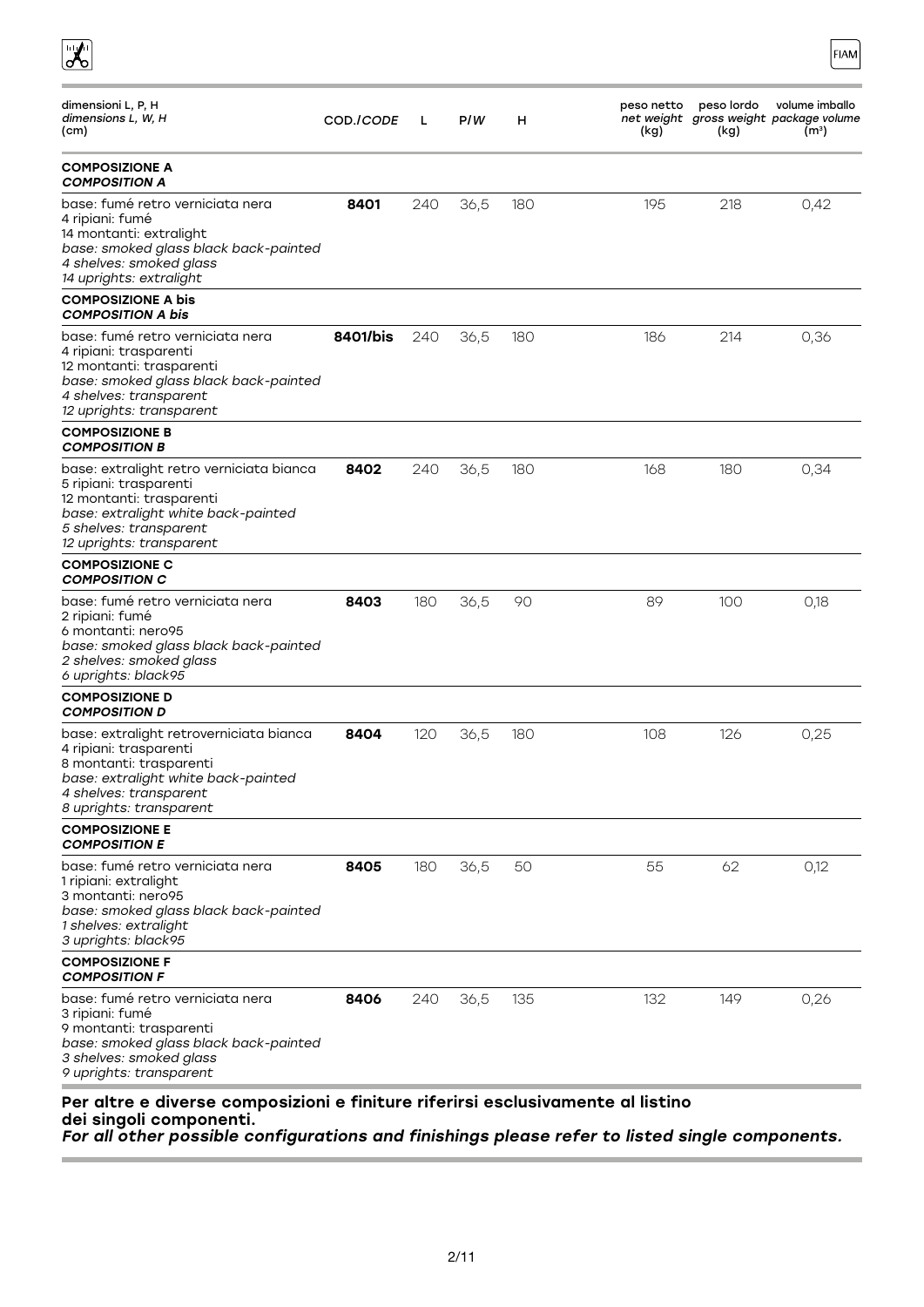



ALCUNI SUGGERIMENTI TRA LE INFINITE SOLUZIONI / JUST A FEW OF THE NUMEROUS SOLUTIONS RIPIANI IN VETRO, SPESSORE 12 MM / GLASS SHELVES, 12 MM-THICK





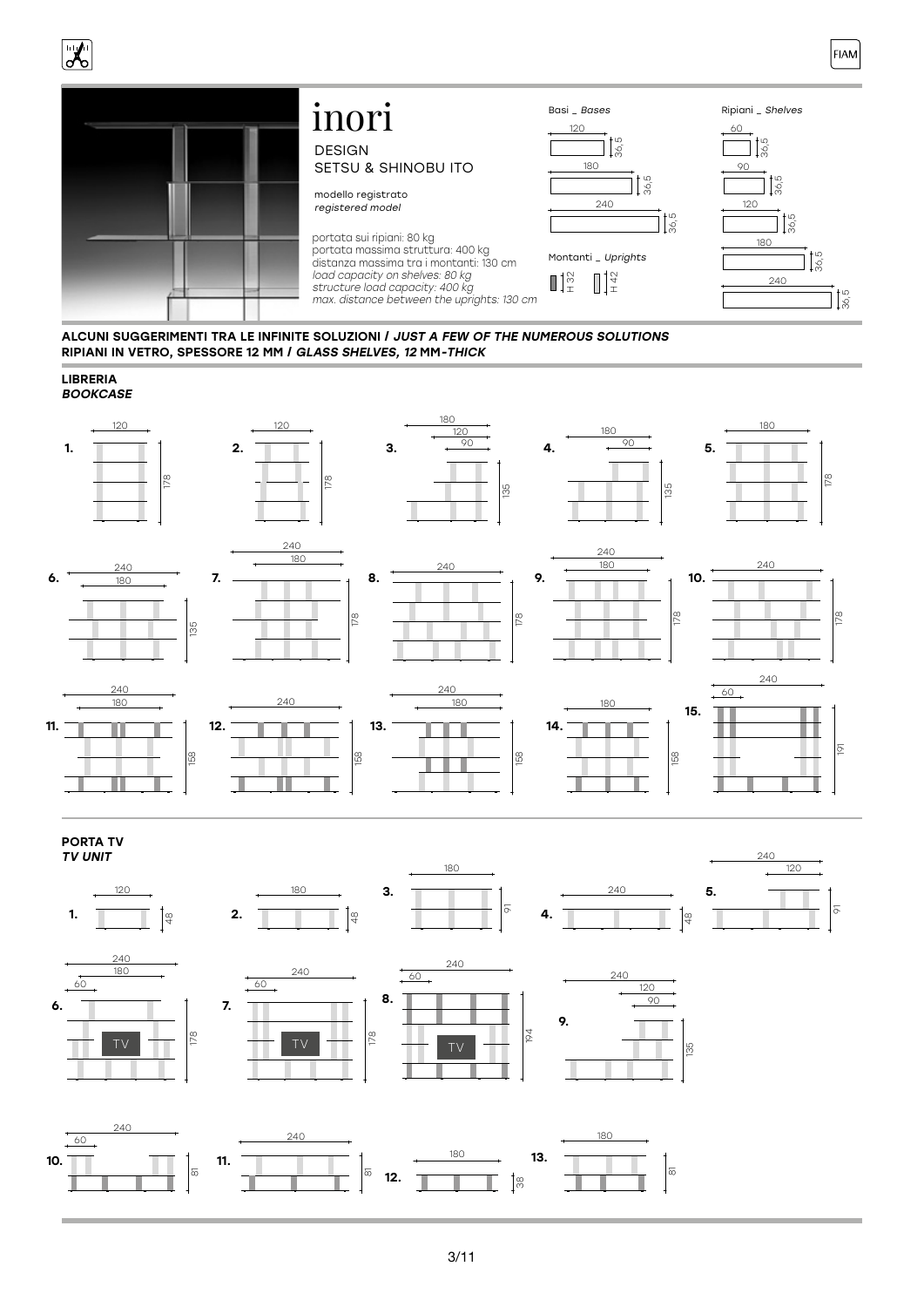

### **CONSOLLE CONSOLE**



### RETRO DIVANO SOFA BACK SIDEBOARD







### SOLUZIONE CENTROSTANZA ROOM CENTREPIECE SOLUTION



Altezza massima per le strutture autoportanti Su basi di lunghezza 120 cm: h max 48 cm (vetro) o 51 cm (legno) Su basi di lunghezza 180 cm: h max 135 cm (vetro) o 143 cm (legno) Su basi di lunghezza 240 cm: h 178 cm (vetro) o 189 cm (legno) con accessorio dedicato

Altezza massima per le strutture con ancoraggio a muro: massimo 5 ripiani in vetro, 6 ripiani in legno, base esclusa. Max. height of the free-standing version With base length 120 cm: h max 48 cm (glass) or 51 cm (wood) With base length 180 cm: h max 135 cm (glass) or 143 cm (wood) With base length 240 cm: h max 178 (glass) or 189 cm (wood)

with accessories Max. height of the wall version:

max 5 glass shelves, max 6 wood shelves, base excluded.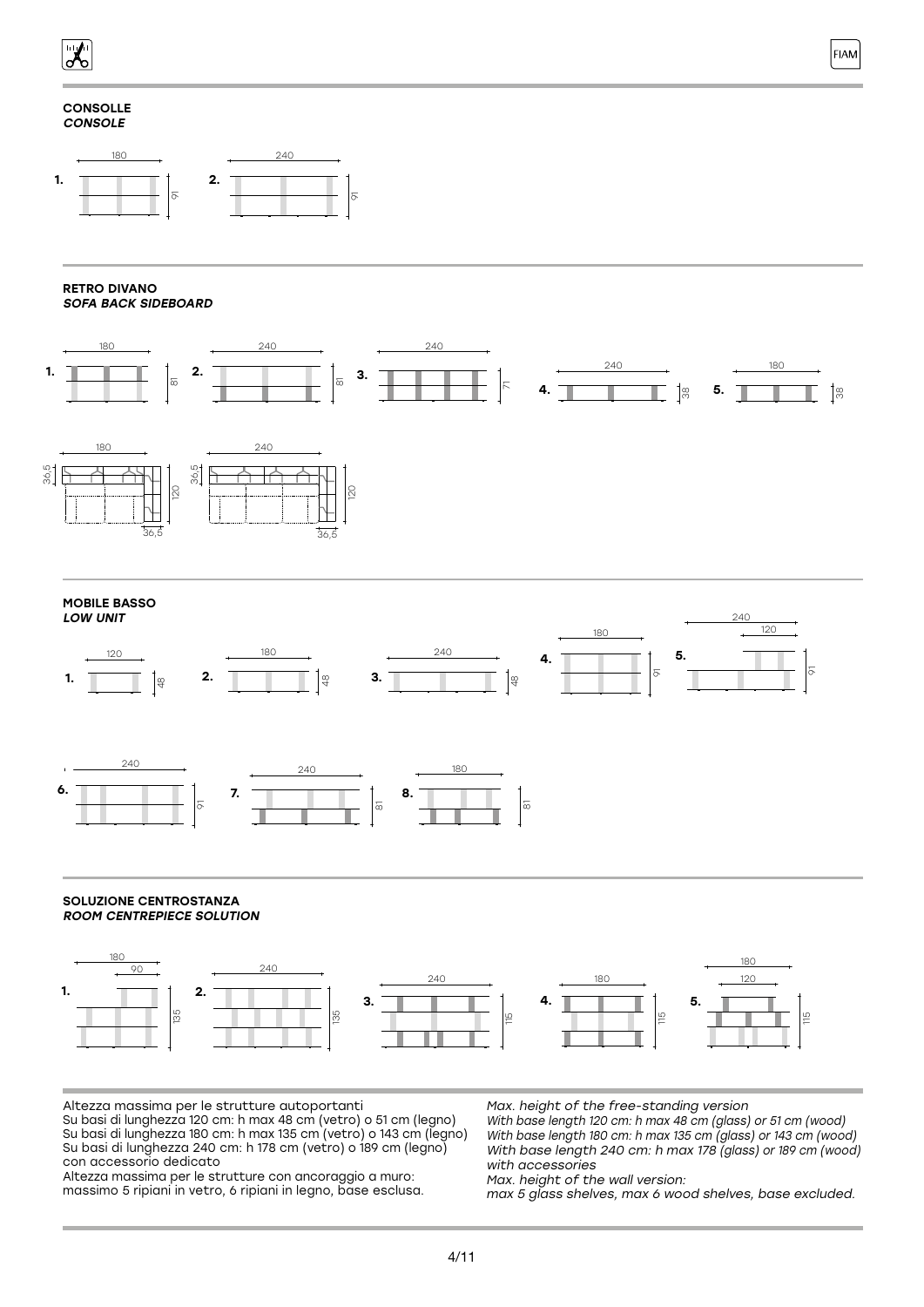

| inori<br><b>DESIGN</b><br><b>SETSU &amp; SHINOBU ITO</b><br>modello registrato<br>registered model |                                                                                                                                                                                                                                         |                                                                                                                                                                                                                                                                                                                                                                                                                                                |                                                                                                                                                                                                                                                                                                                                                                                            |
|----------------------------------------------------------------------------------------------------|-----------------------------------------------------------------------------------------------------------------------------------------------------------------------------------------------------------------------------------------|------------------------------------------------------------------------------------------------------------------------------------------------------------------------------------------------------------------------------------------------------------------------------------------------------------------------------------------------------------------------------------------------------------------------------------------------|--------------------------------------------------------------------------------------------------------------------------------------------------------------------------------------------------------------------------------------------------------------------------------------------------------------------------------------------------------------------------------------------|
|                                                                                                    | Ripiani in vetro temperato,<br>spessore 12 mm<br>o legno spessore 40 mm.<br>Shelves in tempered glass,<br>12 mm-thick<br>or wood 40 mm-thick.                                                                                           | Base d'appoggio in vetro<br>temperato, spessore 12 mm<br>o legno spessore 40 mm.<br>Base in tempered glass,<br>12 mm-thick<br>or wood 40 mm-thick.                                                                                                                                                                                                                                                                                             | Montanti in vetro curvato<br>da 10 mm.<br>Uprights in curved glass,<br>10 mm-thick.                                                                                                                                                                                                                                                                                                        |
|                                                                                                    | portata sui ripiani: 80 kg<br>portata massima<br>struttura: 400 kg<br>distanza massima<br>tra i montanti: 130 cm<br>load capacity on shelves: 80 kg<br>structure load capacity: 400 kg<br>max, distance between<br>the uprights: 130 cm | Altezza massima<br>per le strutture autoportanti<br>su basi di lunghezza 120 cm:<br>h max 48 cm (vetro)<br>o 51 cm (legno).<br>Su basi di lunghezza 180 cm:<br>h max 135 cm (vetro)<br>o 143 cm (legno).<br>Su basi di lunghezza 240 cm:<br>h 178 cm (vetro) o 189 cm (legno)<br>con accessorio dedicato.<br>Altezza massima per le strutture<br>con ancoraggio a muro:<br>massimo 5 ripiani in vetro,<br>6 ripiani in legno,<br>base esclusa. | Max. height<br>of the free-standing version<br>With base length 120 cm:<br>h max 48 cm $(g$ lass)<br>or 51 cm (wood)<br>With base length 180 cm:<br>h max 135 cm (glass)<br>or 143 cm (wood)<br>With base length 240 cm:<br>h max 178 (glass)<br>or 189 cm (wood)<br>with accessories<br>Max. height of the wall<br>version: max 5 glass shelves,<br>max 6 wood shelves.<br>base excluded. |
| dimensioni L, P, H<br>dimensions L, W, H<br>(cm)                                                   | COD./CODE<br>L                                                                                                                                                                                                                          | peso netto<br>P/W<br>н<br>(kg)                                                                                                                                                                                                                                                                                                                                                                                                                 | peso lordo<br>volume imballo<br>net weight gross weight package volume<br>(kg)<br>(m <sup>3</sup> )                                                                                                                                                                                                                                                                                        |

| <b>BASI</b><br><b>BASES</b>                                           |           |     |      |   |    |    |      |
|-----------------------------------------------------------------------|-----------|-----|------|---|----|----|------|
|                                                                       | 12036/N   | 120 | 36,5 | 5 | 16 | 18 | 0,04 |
| Fumé retro verniciato nero.<br>Smoked glass black back-painted.       | 18036/N   | 180 | 36,5 | 5 | 22 | 24 | 0,06 |
|                                                                       | 24036/N   | 240 | 36,5 | 5 | 28 | 30 | 0,08 |
|                                                                       | 12036/B   | 120 | 36,5 | 5 | 16 | 18 | 0,04 |
| Extralight retro verniciato bianco.<br>Extralight white back-painted. | 18036/B   | 180 | 36,5 | 5 | 22 | 24 | 0,06 |
|                                                                       | 24036/B   | 240 | 36,5 | 5 | 28 | 30 | 0,08 |
| Rovere "Old".                                                         | 18036/RO  | 180 | 37,5 | 5 | 16 | 18 | 0,06 |
| "Old Style" oak.                                                      | 24036/RO  | 240 | 37,5 | 5 | 21 | 23 | 0,09 |
| Canaletto walnut, Tobacco finish.                                     | 18036/NTA | 180 | 37,5 | 5 | 16 | 18 | 0,06 |
| Noyer Canaletto finition Tabac.                                       | 24036/NTA | 240 | 37,5 | 5 | 21 | 23 | 0,09 |
| Noce termotrattato nero.                                              | 18036/TNE | 180 | 37,5 | 5 | 16 | 18 | 0,06 |
| Heath-treated black finish walnut.                                    | 24036/TNE | 240 | 37,5 | 5 | 21 | 23 | 0.09 |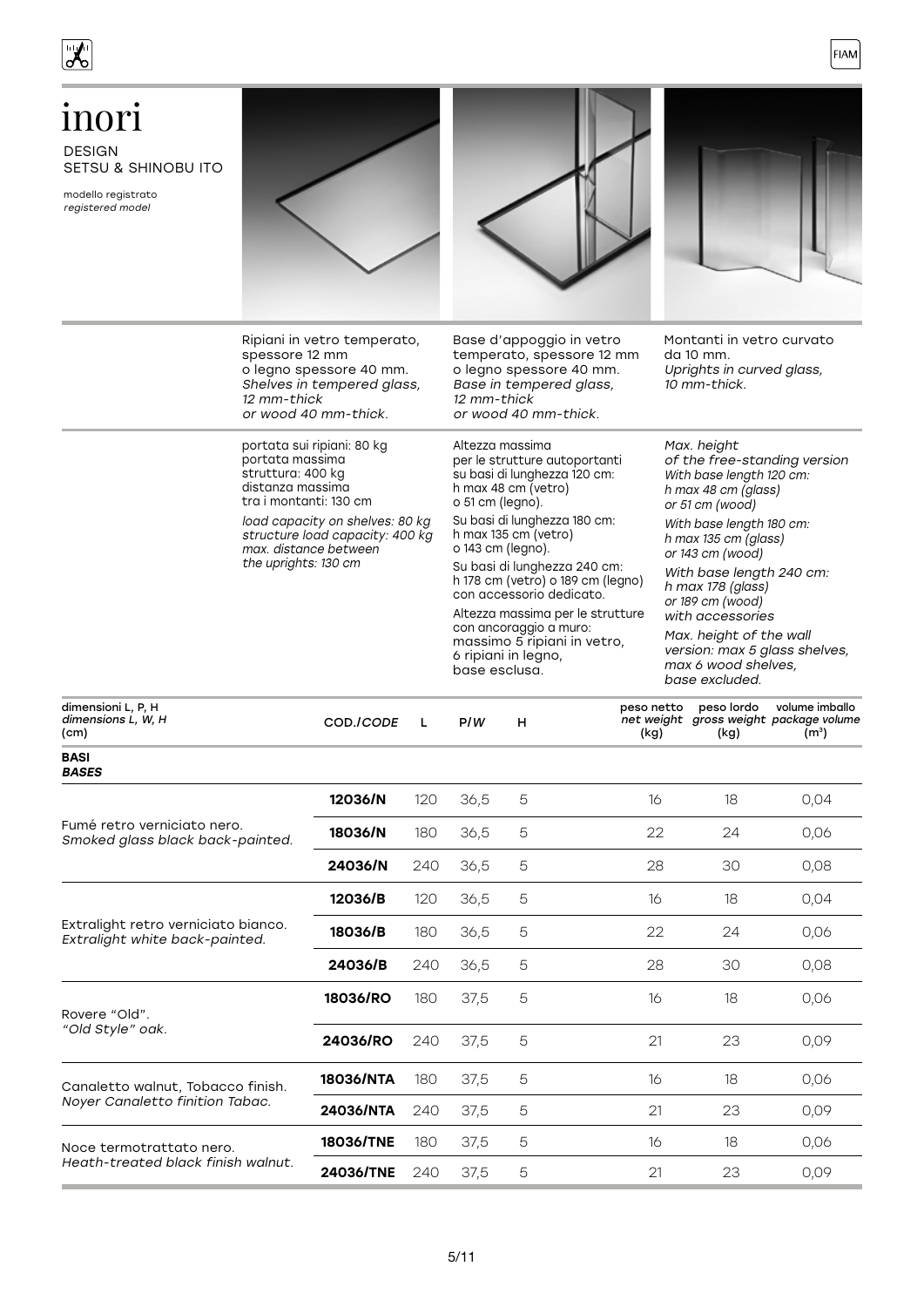| dimensioni L, P, H<br>dimensions L, W, H<br>(cm)       | COD./CODE             | L   | P/W  | н              | peso netto<br>(kg) | peso lordo<br>(kg) | volume imballo<br>net weight gross weight package volume<br>(mª) |
|--------------------------------------------------------|-----------------------|-----|------|----------------|--------------------|--------------------|------------------------------------------------------------------|
| <b>RIPIANI / SHELVES</b>                               |                       |     |      |                |                    |                    |                                                                  |
|                                                        | 6036                  | 60  | 36,5 | 1,2            | 7                  | 8                  | 0,01                                                             |
|                                                        | 9036                  | 90  | 36,5 | 1,2            | 10                 | 11                 | 0,01                                                             |
| Trasparente.<br>Transparent.                           | 1236                  | 120 | 36,5 | 1,2            | 14                 | 16                 | 0,02                                                             |
|                                                        | 1836                  | 180 | 36,5 | 1,2            | 20                 | 22                 | 0,03                                                             |
|                                                        | 2436                  | 240 | 36,5 | 1,2            | 26                 | 28                 | 0,04                                                             |
|                                                        | 6036/F                | 60  | 36,5 | 1,2            | $\overline{7}$     | 8                  | 0,01                                                             |
|                                                        | 9036/F                | 90  | 36,5 | 1,2            | 10                 | 11                 | 0,01                                                             |
| Fumé.<br>Smoked glass.                                 | 1236/F                | 120 | 36,5 | 1,2            | 14                 | 16                 | 0,02                                                             |
|                                                        | 1836/F                | 180 | 36,5 | 1,2            | 20                 | 22                 | 0,03                                                             |
|                                                        | 2436/F                | 240 | 36,5 | 1,2            | 26                 | 28                 | 0,04                                                             |
|                                                        | 6036/X                | 60  | 36,5 | 1,2            | 7                  | 8                  | 0,01                                                             |
|                                                        | 9036/X                | 90  | 36,5 | 1,2            | 10                 | 11                 | 0,01                                                             |
| Extralight.<br>Extralight.                             | 1236/X                | 120 | 36,5 | 1,2            | 14                 | 16                 | 0,02                                                             |
|                                                        | 1836/X                | 180 | 36,5 | 1,2            | 20                 | 22                 | 0,03                                                             |
|                                                        | 2436/X                | 240 | 36,5 | 1,2            | 26                 | 28                 | 0,04                                                             |
| Rovere "Old".                                          | 1836/RO               | 180 | 37,5 | $\overline{4}$ | 16                 | 18                 | 0,06                                                             |
| "Old Style" oak.                                       | 2436/RO               | 240 | 37,5 | 4              | 21                 | 23                 | 0,08                                                             |
| Noce canaletto tinto Tabacco.                          | 1836/NTA              | 180 | 37,5 | $\overline{4}$ | 16                 | 18                 | 0,06                                                             |
| Canaletto walnut, Tobacco finish.                      | 2436/NTA              | 240 | 37,5 | 4              | 21                 | 23                 | 0,08                                                             |
| Noce termotrattato nero.                               | 1836/TNE              | 180 | 37,5 | 4              | 16                 | 18                 | 0,06                                                             |
| Heath-treated black finish walnut.                     | 1836/TNE              | 240 | 37,5 | $\overline{4}$ | 21                 | 23                 | 0,08                                                             |
| PIANO SUPERIORE (senza fresata) / TOP (without groove) |                       |     |      |                |                    |                    |                                                                  |
| Rovere "Old".                                          | 1836/TRO              | 180 | 37,5 | 4              | 16                 | 18                 | 0,06                                                             |
| "Old Style" oak.                                       | 2436/TRO              | 240 | 37,5 | 4              | 21                 | 23                 | 0,08                                                             |
| Noce canaletto tinto Tabacco.                          | 1836/<br><b>T-NTA</b> | 180 | 37,5 | 4              | 16                 | 18                 | 0,06                                                             |
| Canaletto walnut. Tobacco finish.                      | 2436/<br><b>T-NTA</b> | 240 | 37,5 | 4              | 21                 | 23                 | 0,08                                                             |
| Noce termotrattato nero.                               | 1836/<br><b>T-TNE</b> | 180 | 37,5 | 4              | 16                 | 18                 | 0,06                                                             |
| Heath-treated black finish walnut.                     | 2436/<br><b>T-TNE</b> | 240 | 37,5 | 4              | 21                 | 23                 | 0,08                                                             |

**FIAM** 

### Per finiture su richiesta di basi e ripiani in legno contattare il custom service. Customized finishes of wooden base and shelves are available on demand. Please contact customer service

| FINITURA BASE E RIPIANI IN VETRO RETROLACCATO<br><b>BACK-LACQUERED GLASS BASE AND SHELVES FINISH</b> | <b>SPESSORE</b><br><b>THICKNESS</b> |
|------------------------------------------------------------------------------------------------------|-------------------------------------|
| Vetro extralight retrolaccato<br>Extralight back-lacquered glass                                     | $12 \, \text{mm}$                   |
| Vetro extralight acidato<br>Extralight acid-etched glass                                             | $12 \, \text{mm}$                   |
| Vetro extralight acidato retrolaccato<br>Extralight acid-etched back-lacquered                       | $12 \, \text{mm}$                   |
| Per altre finiture fare riferimento alla tabella nella bandella di copertina.                        |                                     |

For the other finishes, please refer to the chart in the fold flap cover.

 $\overline{\mathbf{X}}$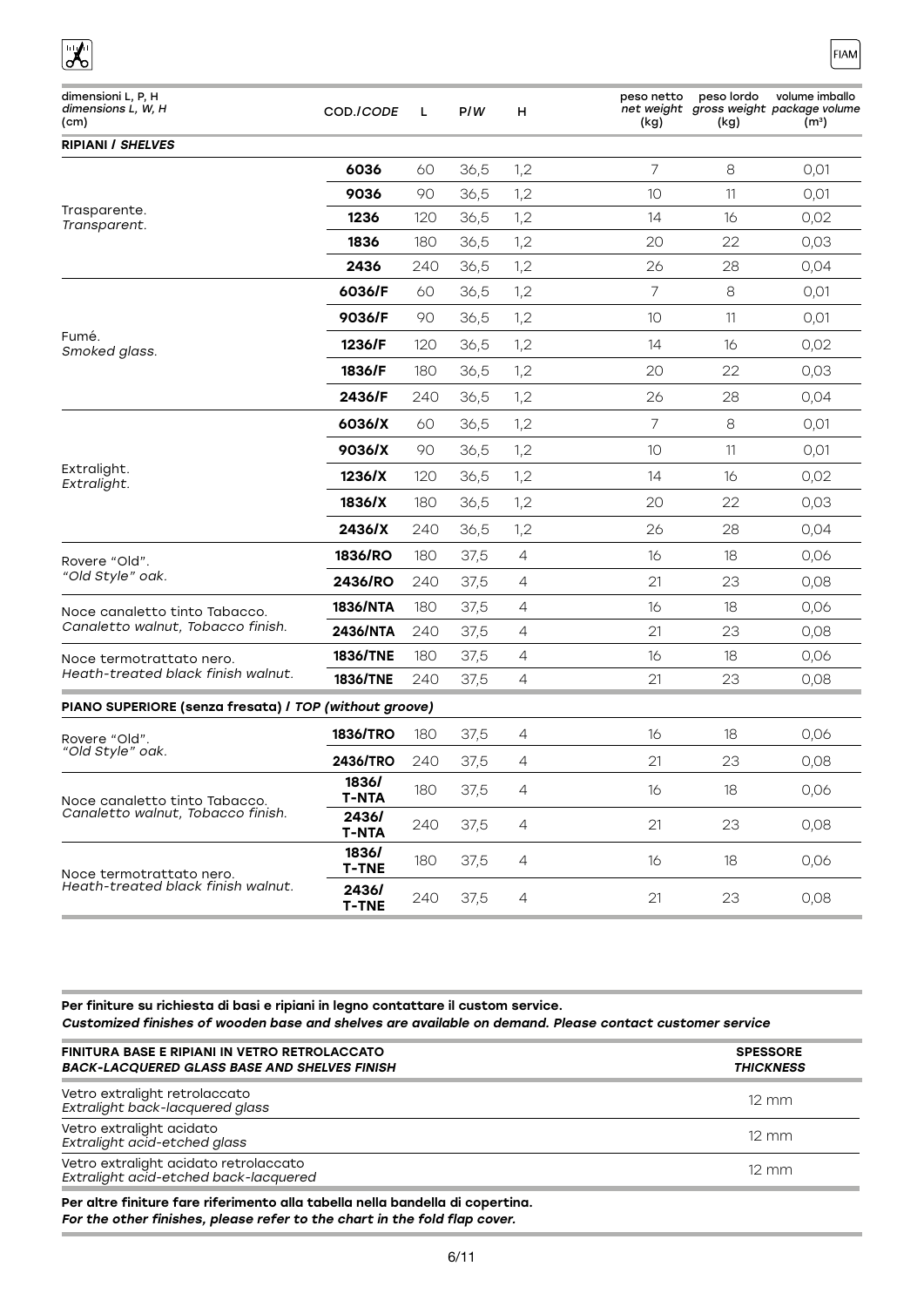| dimensioni L, P, H<br>dimensions L, W, H<br>(cm) | COD./CODE<br>L      | P/W | н  | peso netto<br>net weight<br>(kg) | peso lordo<br>(kg) | volume imballo<br>gross weight package volume<br>(m <sup>3</sup> ) |
|--------------------------------------------------|---------------------|-----|----|----------------------------------|--------------------|--------------------------------------------------------------------|
| <b>MONTANTI</b><br><b>UPRIGHTS</b>               |                     |     |    |                                  |                    |                                                                    |
| Trasparente.<br>Transparent.                     | 3532                | 35  | 32 | 4,5                              | 6                  | 0,03                                                               |
|                                                  | 3542                | 35  | 42 | 4,5                              | 6                  | 0,03                                                               |
| Nero95.<br>Black95.                              | 3532/<br>N95        | 35  | 32 | 4,5                              | 6                  | 0,03                                                               |
|                                                  | 3542/<br><b>N95</b> | 35  | 42 | 4,5                              | 6                  | 0,03                                                               |
| Extralight.<br>Extralight.                       | 3532/X              | 35  | 32 | 4,5                              | $\ddot{\circ}$     | 0,03                                                               |
|                                                  | 3542/X              | 35  | 42 | 4,5                              | 6                  | 0,03                                                               |
| Bronzo.<br>Bronze.                               | 3532/BR             | 35  | 32 | 4,5                              | $\ddot{\circ}$     | 0,03                                                               |
|                                                  | 3542/BR             | 35  | 42 | 4,5                              | 6                  | 0,03                                                               |
| Fumè.<br>Smoked.                                 | 3532/FU             | 35  | 32 | 4,5                              | $\ddot{\circ}$     | 0,03                                                               |
|                                                  | 3542/FU             | 35  | 42 | 4,5                              | 6                  | 0,03                                                               |

FIAM

 $\begin{bmatrix} \frac{1}{2} & \frac{1}{2} \\ \frac{1}{2} & \frac{1}{2} \end{bmatrix}$ 

| <b>Accessori/Accessories</b>                                                                                                                                                                                                                                                                       |                                                    |  |     |   |                    |      |                                                                                          |  |
|----------------------------------------------------------------------------------------------------------------------------------------------------------------------------------------------------------------------------------------------------------------------------------------------------|----------------------------------------------------|--|-----|---|--------------------|------|------------------------------------------------------------------------------------------|--|
| dimensioni L, P, H<br>dimensions L, W, H<br>(cm)                                                                                                                                                                                                                                                   | COD./CODE                                          |  | P/W | н | peso netto<br>(kg) | (kg) | peso lordo volume imballo<br>net weight gross weight package volume<br>(m <sup>3</sup> ) |  |
| Barre di irrigidimento in alluminio<br>anodizzato nero per le versioni<br>autoportanti nella misura larga<br>cm 240, da altezza minima 135 cm<br>sino all'altezza massima 180 cm.                                                                                                                  | ACC/N<br>versione<br>vetro<br>glass version        |  |     |   | $\mathfrak{D}$     | З    | 0.01                                                                                     |  |
| Black anodised aluminium reinforcement<br>bars The system can also be used<br>to construct free-standing compositions:<br>in width 240 cm, from a height<br>of minimum 135 cm up to the maximum<br>height of 180 cm the system<br>is complete with black anodised<br>aluminium reinforcement bars. | <b>ACC/NL</b><br>versione<br>legno<br>wood version |  |     |   | $\overline{2}$     | З    | 0.01                                                                                     |  |

| Altezza massima per le strutture autoportanti                      | Max. height of the free-standing version                       |
|--------------------------------------------------------------------|----------------------------------------------------------------|
| Su basi di lunghezza 120 cm: h max 48 cm (vetro) o 51 cm (legno)   | With base length 120 cm: h max 48 cm (glass) or 51 cm (wood)   |
| Su basi di lunghezza 180 cm: h max 135 cm (vetro) o 143 cm (legno) | With base length 180 cm: h max 135 cm (glass) or 143 cm (wood) |
| Su basi di lunghezza 240 cm: h 178 cm (vetro) o 189 cm (legno)     | With base length 240 cm: h max 178 (glass) or 189 cm (wood)    |
| con accessorio dedicato                                            | with accessories                                               |
| Altezza massima per le strutture con ancoraggio a muro:            | Max. height of the wall version:                               |
| massimo 5 ripiani in vetro, 6 ripiani in legno, base esclusa.      | max 5 glass shelves, max 6 wood shelves, base excluded.        |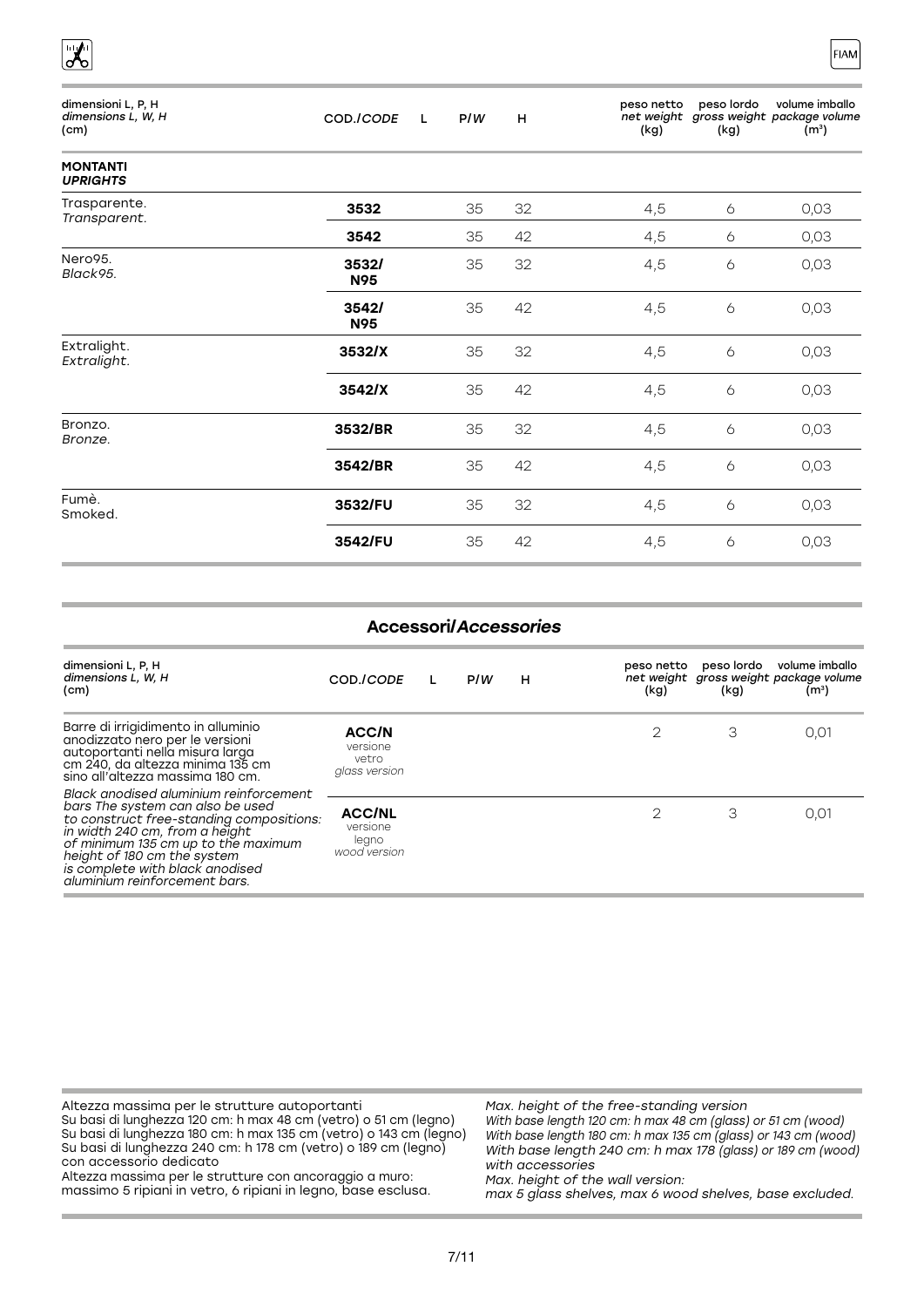### FAC-SIMILE MODULO ORDINE \_ ORDER FORM

|                                  |                               | 60 cm          |        |                              | 90 cm          |        |                               | 120 cm         |        |
|----------------------------------|-------------------------------|----------------|--------|------------------------------|----------------|--------|-------------------------------|----------------|--------|
| <b>RIPIANI</b><br><b>SHELVES</b> | 6036                          | 6036/F         | 6036/X | 9036                         | 9036/F         | 9036/X | 1236                          | 1236/F         | 1236/X |
|                                  | 'Transparente <br>Transparent | Fumè<br>Smoked | Xlight | Transparentel<br>Transparent | Fumè<br>Smoked | Xlight | Transparente  <br>Transparent | Fumè<br>Smoked | Xlight |
| Prezzo / Price €                 |                               |                |        |                              |                |        |                               |                |        |
| Quantità / Qty                   |                               |                |        |                              |                |        |                               |                |        |

|                                  |                              | 180 cm         |        |                              |                                     | 240 cm         |        |                             |
|----------------------------------|------------------------------|----------------|--------|------------------------------|-------------------------------------|----------------|--------|-----------------------------|
| <b>RIPIANI</b><br><b>SHELVES</b> | 1836                         | 1836/F         | 1836/X | 1836/RO                      | 2436                                | 2436/F         | 2436/X | 2436/RO                     |
|                                  | Transparentel<br>Transparent | Fumè<br>Smoked | Xlight | Rovere Old<br>Old Style oakl | <b>Transparentel</b><br>Transparent | Fumè<br>Smoked | Xlight | Rovere Old<br>Old Style oak |
| Prezzo <i>  Price</i> €          |                              |                |        |                              |                                     |                |        |                             |
| Quantità / Qty                   |                              |                |        |                              |                                     |                |        |                             |

|                             |                                                  | 120 cm  |                       | 180 cm                    |                             |
|-----------------------------|--------------------------------------------------|---------|-----------------------|---------------------------|-----------------------------|
| <b>BASI</b><br><b>BASES</b> | 12036/N                                          | 12036/B | 18036/N               |                           | 18036/B 18036/RO            |
|                             | Bianco (X)<br>White (X)<br>Nero (F)<br>Black (F) |         | Nero (F)<br>Black (F) | Bianco (X)<br>White $(X)$ | Rovere Old<br>Old Style oak |
| Prezzo / Price €            |                                                  |         |                       |                           |                             |
| Quantità / Qty              |                                                  |         |                       |                           |                             |

|                             |                       | 240 cm                  |                             |
|-----------------------------|-----------------------|-------------------------|-----------------------------|
| <b>BASI</b><br><b>BASES</b> | 24036/N               |                         | 24036/B 24036/RO            |
|                             | Nero (F)<br>Black (F) | Bianco (X)<br>White (X) | Rovere Old<br>Old Style oak |
| Prezzo / Price €            |                       |                         |                             |
| Quantità / Qty              |                       |                         |                             |

| $\star$<br><b>MONTANTI</b><br><b>UPRIGHTS</b> |                              |                   | $32 \text{ cm}$ |                         |                | 42 cm                                 |                   |        |                  |                |  |  |  |  |  |
|-----------------------------------------------|------------------------------|-------------------|-----------------|-------------------------|----------------|---------------------------------------|-------------------|--------|------------------|----------------|--|--|--|--|--|
|                                               | 3532                         | 3532/N95          | 3532/X          | 3532/BR                 | 3532/FU        | 3542                                  | 3542/N95          | 3542/X | 3542/BR          | 3542/FU        |  |  |  |  |  |
|                                               | Transparentel<br>Transparent | Nero95<br>Black95 | Xlight          | <b>Bronzo</b><br>Bronze | Fumè<br>Smoked | <b>I</b> Transparentel<br>Transparent | Nero95<br>Black95 | Xlight | Bronzo<br>Bronze | Fumè<br>Smoked |  |  |  |  |  |
| Prezzo / Price €                              |                              |                   |                 |                         |                |                                       |                   |        |                  |                |  |  |  |  |  |
| Quantità / Qty                                |                              |                   |                 |                         |                |                                       |                   |        |                  |                |  |  |  |  |  |

| $rac{1}{5}$ cm                           | L. max 240 cm |   |        |  |   |  |  |  | 30 cm |  |  |   | л                        |  | $\mathbf{r}$ |  | ٠ | L. 240 cm |  |
|------------------------------------------|---------------|---|--------|--|---|--|--|--|-------|--|--|---|--------------------------|--|--------------|--|---|-----------|--|
| * MONTANTE<br>  UPRIGHTS<br>  32 - 42 cm |               |   |        |  |   |  |  |  |       |  |  |   | п                        |  |              |  |   |           |  |
|                                          |               |   |        |  | п |  |  |  |       |  |  | ٠ | л<br>л<br>$\blacksquare$ |  |              |  |   |           |  |
|                                          |               | ٠ | ٠<br>٠ |  |   |  |  |  |       |  |  |   | п                        |  |              |  |   |           |  |
|                                          |               |   |        |  |   |  |  |  |       |  |  | ٠ | л<br>п<br>л<br>л<br>л    |  |              |  |   |           |  |
|                                          |               | п |        |  |   |  |  |  |       |  |  | ٠ | п                        |  |              |  |   |           |  |

## Esempio \_ Example La tua Inori \_ Your Inori

|  | ٠ |        | п      |    | ٠ |  | n<br>п<br>п       | ł  | п<br>n |           |
|--|---|--------|--------|----|---|--|-------------------|----|--------|-----------|
|  |   | İ<br>İ | ٠<br>٠ |    |   |  | a,<br>n<br>п<br>n | ٠  |        |           |
|  |   |        |        |    |   |  | п<br>n            |    |        |           |
|  |   |        |        |    | Ľ |  | i.                | ä, |        |           |
|  |   | i<br>I |        | ļ. |   |  |                   | ٠  |        |           |
|  |   |        |        |    |   |  |                   |    |        | L. 240 cm |

FIAM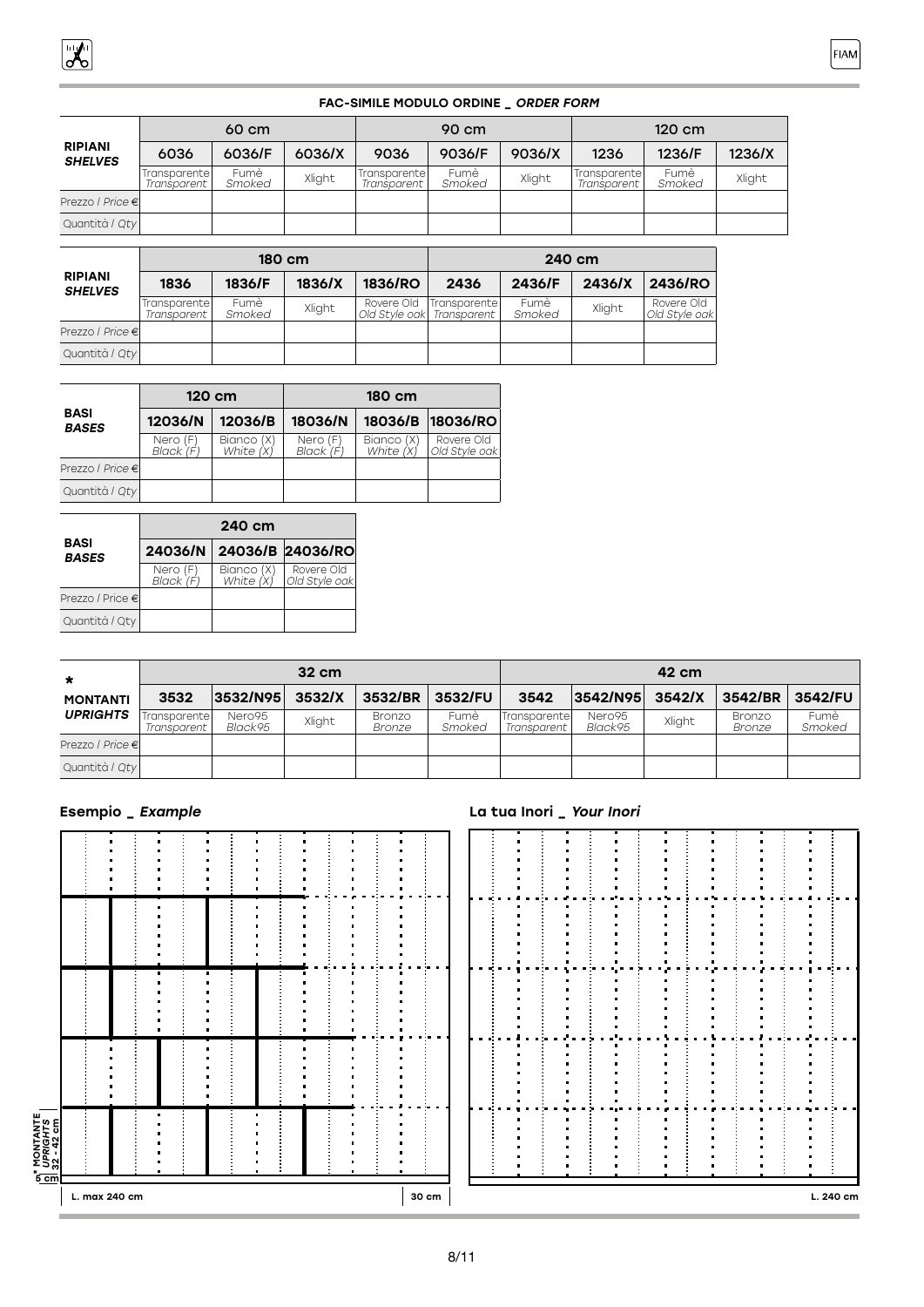

## Base in legno Wood base



rovere "Old" "Old Style" oak



noce canaletto finitura tabacco canaletto walnut tobacco finish



FIAM

noce termotrattato nero heath-treated black finish walnut

## Base in vetro Glass base



vetro extralight retroverniciato bianco extralight white back-painted glass



vetro fumé retroverniciato nero smoked glass black back-stained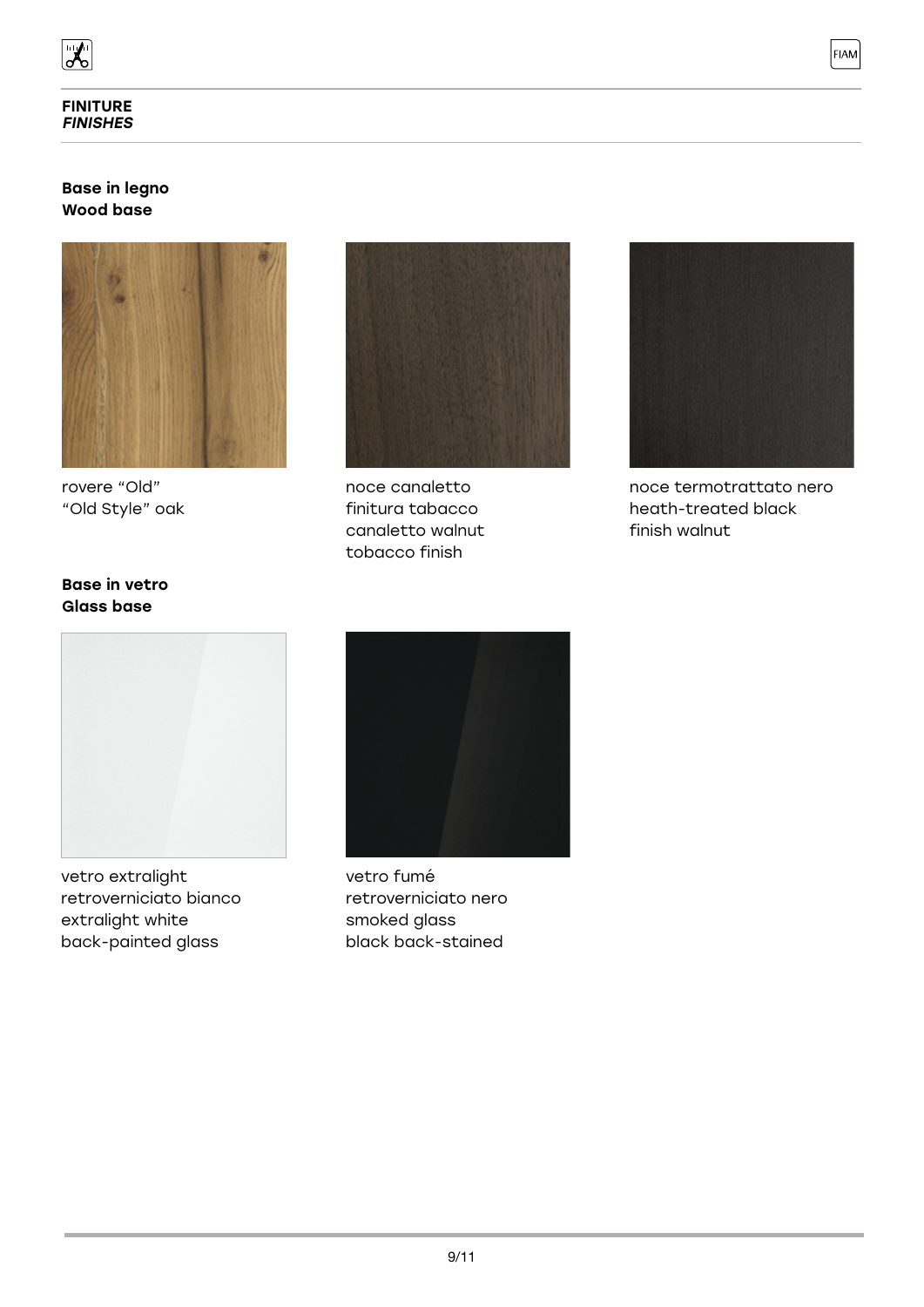

## Base in legno Wood base



rovere "Old" "Old Style" oak



noce canaletto finitura tabacco canaletto walnut tobacco finish



**FIAM** 

noce termotrattato nero heath-treated black finish walnut

## Ripiano in vetro Glass shelf



vetro trasparente transparent glass



vetro extralight extralight glass



vetro fumé smoked glass

10/11